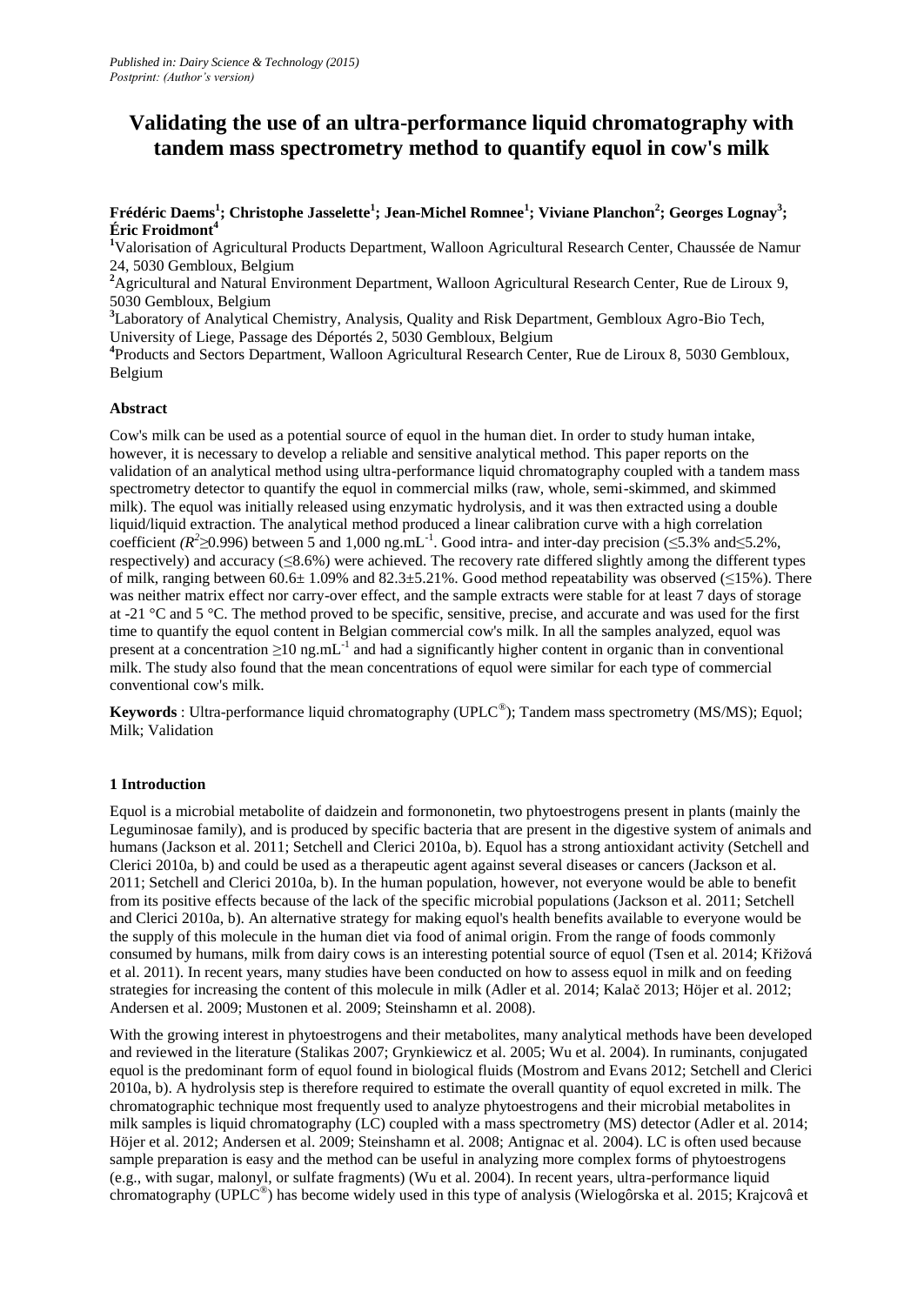al. 2010). This special variant of high-performance liquid chromatography (HPLC) uses a smaller column particle size and can work at much higher pressure than HPLC. In addition, the injection volume is smaller in UPLC than in HPLC (Gumustas et al. 2013; Churchwell et al. 2005). These differences improve the speed of analysis as well as the resolution of LC analysis. For equol detection, MS detection techniques are the most widely used because they are very sensitive and can detect very low analyte content in biological fluids (Setchell and Clerici 2010a, b). LC-MS is now a fast-moving field, with many new detection and chromatographic techniques being developed over the past decade aimed at achieving higher sensitivity and reducing analysis time (Gumustas et al. 2013; Prokudina et al. 2012; Wu et al. 2004). Currently UPLC®-MS/MS analysis appears to be the fastest method; it is easiest to implement and produces reliable results.

The aim of this study was to validate a reliable, fast, and easy-to-use analytical method based on UPLC®-MS/MS for the routine quantification of equol in cow's milk. Once validated, this new method was used for the first time to estimate the equol content in a small number of samples of Belgian commercial cow's milk.

# **2 Material and methods**

#### *2.1 Chemicals and reagents*

Equol (*≥*99.0% purity) and β-glucuronidase type H2 from *Helix pomatia* (EC Number: 3.2.1.31, glucuronidase activity, *≥*85,000 units per mL and sulfatase activity, *≥*7,500 units per mL) were purchased from Sigma-Aldrich (Diegem, Belgium). The internal standard (IS) daidzein- $d_4$  (98.9% purity) was purchased from C/D/N ISOTOPES (Pointe-Claire, Canada). Methanol (LC-MS reagent) and acetonitrile (LC-MS reagent) came from J.T. Baker (Deventer, The Netherlands); *n*-hexane (HPLC, 99%) from CARLO ERBA reagents (Val de Reuil, France); and ethyl acetate (HPLC, 99.9%) from Biosolve (Valkenswaard, The Netherlands). Formic acid (ULC-MS, 99%) was purchased from Biosolve. The dilution of organic solvents and enzymatic solutions was carried out with deionized water prepared using a Milli-Q® system (Millipore, Overijse, Belgium).

# *2.2 Calibration standard solutions*

Separate primary stock standard solutions of equol and IS were prepared in methanol at a concentration of 100  $\mu$ g.mL<sup>-1</sup>. These standard solutions were mixed in the appropriate proportions and serially diluted with deionized water and methanol in order to obtain standard solutions in methanol/H<sub>2</sub>O (80:20,  $v/v$ ). Calibration standards, ranging from 5 to 1,000 ng.mL<sup>-1</sup> for equol with 100 ng.mL<sup>-1</sup> of IS, were prepared daily for each level. This calibration range in the UPLC<sup>®</sup>-MS/MS system corresponds with an equol concentration ranging from 1.25 to 250 ng.mL<sup>-1</sup> in milk samples. It was chosen in order to take account of the expected levels reported in several studies (Kalač 2011) and dilutions obtained during sample preparation. All the standard solutions were stored at - 18 °C and protected from light.

# *2.3 Sampling and storage*

In order to apply the proposed method and obtain an initial estimation of equol concentration in Belgian cow's milk, 44 samples (15 whole [fat content 'fat', *≥*3.5%], 24 semi-skimmed [fat, 1.5-1.8%] and five skimmed [fat, ≤0.5%]) of various brands were collected from several supermarkets in the country (February 2013). Among these samples, six came from the organic production sector. All samples were ultra-high temperature (UHT) processed, except four of them: three were sterilized and the last one pasteurized and micro-filtered. In addition, five raw milk samples [fat, *≥*3.5%] were collected from three Walloon farms, three of them from two conventional farms (farms x and y) and the other two from an experimental farm (farm z). All the milk samples were put in 50-mL Falcon<sup>®</sup> tubes stored at -18 °C and protected from light for up to 2 months. They were then analyzed in triplicate.

#### *2.4 Sample preparation*

Sample preparation followed the protocol described by Andersen et al. (2009), with some modifications. Each sample was thawed overnight at 4-6 °C, equilibrated to ambient temperature, and homogenized with a Vortex mixer. An aliquot of 2 mL, 0.1 mL of IS (500 ng.mL<sup>-1</sup>), and 0.1 mL of  $\beta$ -glucuronidase (glucuronidase activity, *≥*42,000 units per mL) was put into a centrifuge tube (15 mL). The mixture was then vortexed, placed in an oven at 37±1 °C, and shaken continuously for 2 h. After hydrolysis, the mixture was cooled in an ice bath for 15 min. It was then centrifuged using an Eppendorf® 5810 centrifuge (Eppendorf, Hamburg, Germany) at 3,220x*g* for 15 min. The creamy layer and the precipitate were discarded, and the liquid phase was recovered and submitted to solvent extraction using *n*-hexane (3x3 mL), followed by ethyl acetate (3x3 mL). In the first extraction, the hexane removed the fat still present in the sample; in the second, the ethyl acetate enabled the compounds of interest to be recovered. Centrifugation (4 min at 3,220xg) was performed between each extraction. The ethyl acetate extract was then evaporated under vacuum with a Büchi Syncore® Polyvap (BÜCHI Labortechnik AG, Flawil, Switzerland) at 50 °C. The residue was reconstituted in 0.5 mL of methanol: H<sub>2</sub>O (80:20,  $v/v$ ) by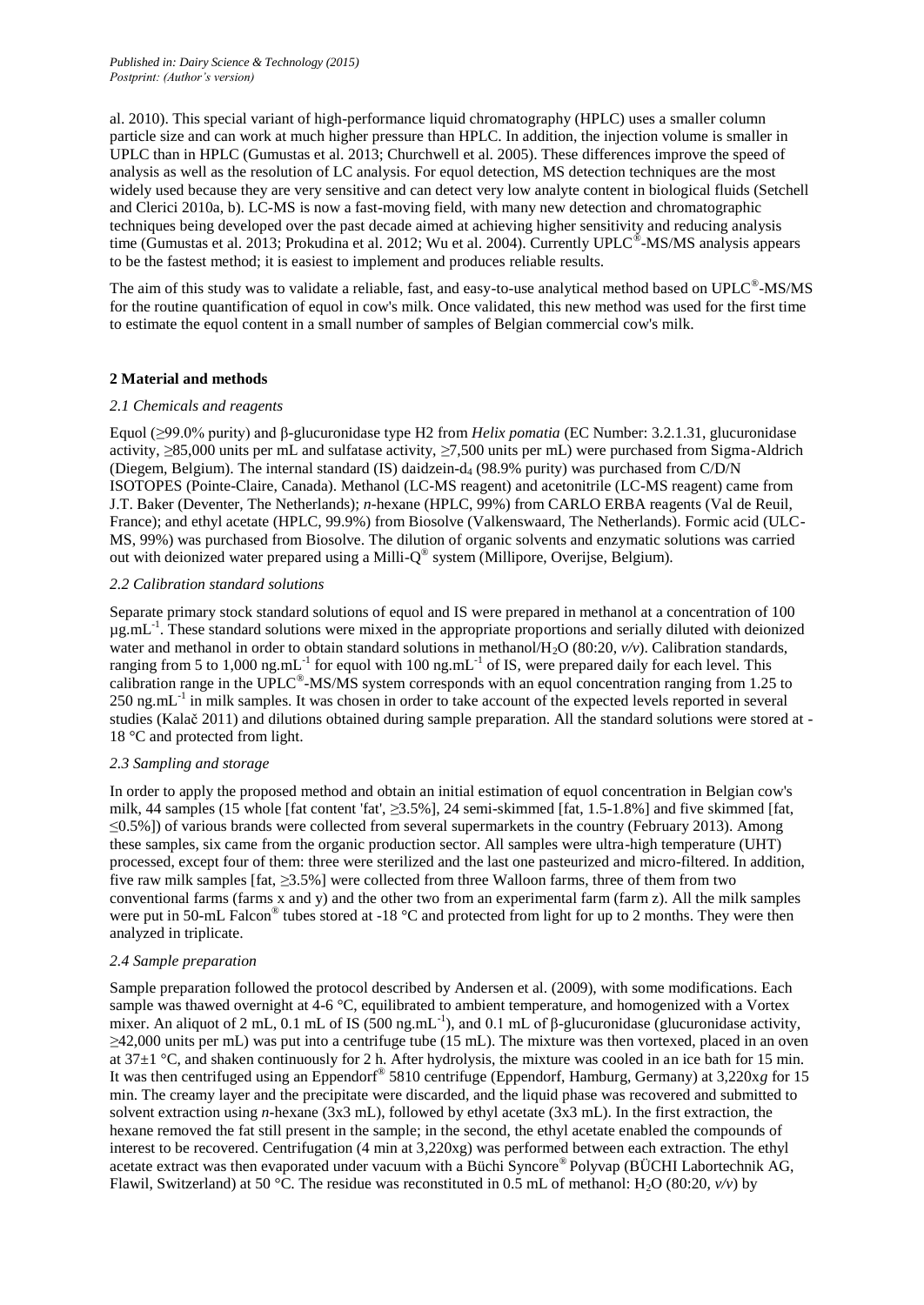vortexing for 1 min, filtered through an Uptidisc<sup>TM</sup> CA 13 mm/0.2 um (Interchim, Montlucon, France) and analyzed using UPLC®-MS/MS.

#### *2.5 Chromatographic conditions*

The LC analyses were performed on an ACQUITY UPLC<sup>®</sup> from Waters (Zellik, Belgium) equipped with a Waters ACQUITY UPLC<sup>®</sup> HSS T3 column (2.1x 100 mm, 1.8 µm particle size). The column was kept at 40 °C. The vials with samples and standard solutions were stored in an autosampler at  $4 \degree C$ , and an aliquot of 10  $\mu$ L was injected using the full loop injection mode. The mobile phase consisted of a water/ acetonitrile mixture (95/5,  $v/v$ ) containing 0.01% formic acid (eluent A) and acetonitrile/water (95/5,  $v/v$ ), as well as 0.01% formic acid (eluent B), with the following gradient profile—90% A/10% B (start), 90% A to 70% A (0.0-1.0 min), 70% Ato 60% A (1.0-2.5 min), 60% Ato 10% A (2.5-3.0 min), 10% A (3.0-4.0 min), and 10% A to 90% A (4.0-4.1 min). The column was then left to re-equilibrate under the initial conditions for 0.9 min, resulting in a total runtime of 5 min. The flow rate was set at 0.6 mL.min<sup>-1</sup>. In order to avoid subsequent contamination, the needle was washed between each injection with 200  $\mu$ L of eluent B and 600  $\mu$ L of eluent A.

#### *2.6 MS/MS conditions*

The eluting compounds were detected using a Quattro Premier XE (Micromass Waters, Zellik, Belgium) with an electrospray ionization (ESI) interface. The ESI source was operated in positive ionization mode, and the quantification was performed in multiple-reaction monitoring (MRM). A split was placed at the entrance of the device (split ratio  $1/3$ ) to give a mobile phase flow rate of 200  $\mu$ L.min<sup>-1</sup> inside the mass spectrometer. The ESI source used a standard 125 µm capillary. The optimal source and desolvation temperatures were 140 °C and 350 <sup>o</sup>C, respectively. Cone gas and desolvation gas flow (both N<sub>2</sub>) were set at 50 L.h<sup>-1</sup> and 700 L.h<sup>-1</sup>, respectively. Argon was used for the collision-induced fragmentation. The optimized capillary and cone voltages were 1.5 kV and 35 V for equol and 1.5 kV and 25 V for IS. As the MRM mode was used, two precursor-product ion transitions were selected: 259>138 (collision energy 'Col. En.', 27 eV) and 259>203 (Col. En., 25 eV) for equol; and 243>133 (Col. En., 13 eV) and 243 > 123 (Col. En., 15 eV) for IS. The first transition was used for quantification (Q) and the second for confirmation (q). All the data were collected and processed using MassLynx<sup>®</sup> software with a QuanLynx<sup>®</sup> program (Micromass Waters, Zellik, Belgium).

# *2.7 Method validation*

The UPLC<sup>®</sup>-MS/MS method used for equol quantification was validated by investigating the following parameters: specificity, linearity range, analytical limits of detection (LOD) and quantification (LOQ), accuracy, precision, carry-over, process efficiency, method repeatability, and sample extract stability. The calibration curve was based on the ratio between the peak areas of equol and IS  $(A_a/A_{is})$  versus the equol concentration (nanograms per milliliter of injected solution). The robustness of the hydrolysis method was also assessed by varying three factors - enzymatic solution concentration, hydrolysis time, and sample volume - and the best conditions were selected. These validation parameters were evaluated according to EMA (2011) guidelines.

#### *2.8 Statistical analysis*

All the analyses were performed at least in triplicate. Statistical analyses and graphics were performed with Microsoft® Excel software (Microsoft®, Diegem, Belgium) and the JMP® 7 statistical software package (SAS institute, Cary, US). Analysis of variance (ANOVA;  $\alpha$  =0.05) and comparison of averages by Tukey's honestly significant difference (HSD) ( $\alpha$ =0.05) tests were used to check different validation parameters and to compare the different milk types. A *t*-test ( $\alpha$ =0.05) was also conducted to assess the matrix effect.

#### **3 Results and discussion**

#### *3.1 Method development*

In order to estimate the overall quantity of equol excreted in milk, a hydrolysis step is required. The equol molecule, however, is extremely acid-labile and can easily be destroyed if acidic hydrolytic procedures are used in sample preparation (Setchell and Clerici 2010a, b). For this reason, enzymatic hydrolysis with β-glucuronidase from *H. pomatia* was undertaken to measure the total amount of free equol in the samples.

The choice of enzyme was based on other studies (Adler et al. 2014; Andersen et al. 2009; Hoikkala et al. 2007; Antignac et al. 2004; Wu et al. 2004). The sample preparation procedure selected was based on the one reported by Andersen et al. (2009), with slight modifications in the hydrolysis conditions (see Section 3.2.5). The hydrolyzed sample was then centrifuged and extracted using *n*-hexane in order to carefully remove lipids from the milk (Stalikas 2007). Fat is one of the major causes of the matrix effect in LC-MS analysis (Jiang et al. 2012). The second solvent was then used to extract equol (Stalikas 2007).

For chromatographic optimization, a gradient elution with acetonitrile and water that could separate equol and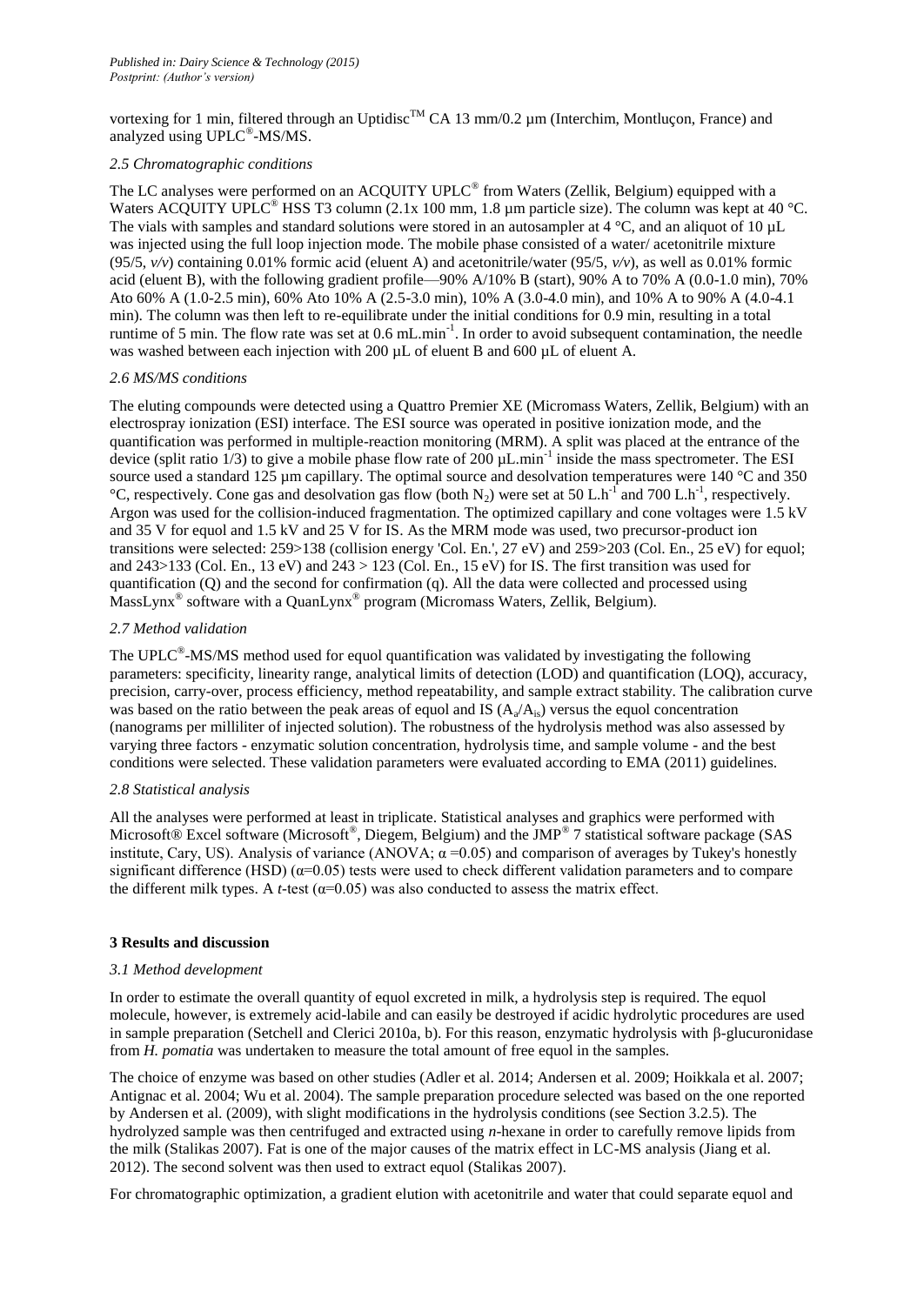the IS in a reasonably short time was used (Fig. 1). A small amount of formic acid was added to the mobile phases to facilitate the dissociation of equol in the solvent system, thus enhancing the chromatographic separation, resolution, and peak shape (Wu et al. 2004). The formic acid also significantly increased detection sensitivity by enhancing positive ion formation in the MS detector (Wu et al. 2004). The total runtime of the proposed UPLC<sup>®</sup>-MS/MS method is lower than the other methods described in literature, which range from 16 min (Krajčová et al. 2010) to several dozen minutes (Andersen et al. 2009; Hoikkala et al. 2007; Antignac et al. 2004).

Finally, the optimization of MRM conditions was achieved by infusing standard solutions of equol and IS (1  $\mu$ g.mL<sup>-1</sup>) directly in the MS/MS. The two molecules were detected using a parent ion [M+H]<sup>+</sup> and two characteristic daughter ions. After this, the cone voltage, collision energy, temperatures, gas flows, and other parameters were optimized by injecting the individual standard solutions with the mobile phase directly into the MS/MS. For each molecule, the two most abundant fragments were selected as Q candidates. The fragmentation pathways of these two molecules appeared to be similar to those reported by Antignac et al. (2003) and Prokudina et al. (2012).

#### *3.2 Method validation*

As the method described by Andersen et al. (2009) had been slightly modified, and because the analytical device and the IS used in this study were not the same, it was mandatory to revalidate the whole procedure.

The occurrence of IS in the milk samples and enzymatic solution was checked, and no trace of IS was found nor was any trace of equol found in the enzymatic solution.

# *3.2.1 Specificity*

Under the optimized UPLC<sup>®</sup>-MS/MS conditions, equol and IS were well separated on the chromatogram, and no interference in the integrate window was observed around the retention times (Fig. 1). The IS and equol retention times were  $1.252\pm0.0070$  and  $1.823\pm0.0073$  min (*n*=587), respectively. This implied that the relative retention times (RRT) between equol and IS were always included in an RRT tolerance range of  $\pm 2.5$ % (Antignac et al. 2003). In addition, for each compound, the ratio between the signals obtained for the confirmation transition and the one used for quantification  $(q/O)$  was calculated, and it remained stable during the validation and routine analysis: 0.74 (relative standard deviation [RSD] of 6.9%) and 1.00 (RSD of 2.4%) for IS and equol (*n*=595), respectively. These RSD values were significantly lower than the tolerance ion ratio of 20% reported by Antignac et al. (2003).

#### *3.2.2 Calibration curve*

The calibration curve was constructed by injecting six replicates of each equol standard solution with IS (at 100 ng.mL<sup>-1</sup>) at concentration levels ranging from 5 to 1,000 ng.mL<sup>-1</sup>. In order to validate the calibration curve, several linearity criteria needed to be met: minimum of six concentration points per curve; RSD for each point not to exceed 20% for low points or 15% for high points (EMA 2011); and correlation coefficient  $(R^2)$  to be more than 0.99 (Fiechter et al. 2013). The representative regression equation for the calibration curve was (Eq. 1):

$$
y = 0.0066(\pm 0.00012)x + 0.0077(\pm 0.00335)
$$
 (1)

where *y* was the analyte-to-IS ratio and x the equol concentration ( $n=6$  and  $R^2 \ge 0.99$ ). In addition, an ANOVA with lack-of-fit test was used to confirm if the least squares linear regression model between the  $A_a/A_i$  ratio and concentration was adequate for describing the observed data (α=O.05) (De Bock et al. 2012). The ANOVA *P*  value and the lack-of-fit test were <0.0001\* and 0.5960, respectively. These results show that the use of linear calibration curves between 5 and 1,000  $ng.mL^{-1}$  is satisfactory for quantifying the equol content of milk samples. It is the same order of magnitude as the range proposed by Krajčová et al. (2010).

In this study, the LOQ was arbitrarily set at the lower calibration level  $(5 \text{ ng.mL}^{-1})$  because this limit value was judged satisfactory. The LOD was determined as the concentration at a signal-to-noise (S/N) of 3 (Fiechter et al. 2013). The S/N of equol was calculated in methanol/H<sub>2</sub>O (80:20,  $v/v$ ) with a concentration close to the fixed lower calibration level  $(n=5)$ , and it was estimated at 0.3 ng.ml<sup>-1</sup>. The LOD was not estimated in blank matrix because there was no milk without equol in the samples. The limits of the proposed method are substantially the same as those cited in other studies using an MS detector (Krajčová et al. 2010; Andersen et al. 2009; Antignac et al. 2004), but far lower than those obtained using ultra-violet detectors (Mustonen et al. 2009; Hoikkala et al. 2007).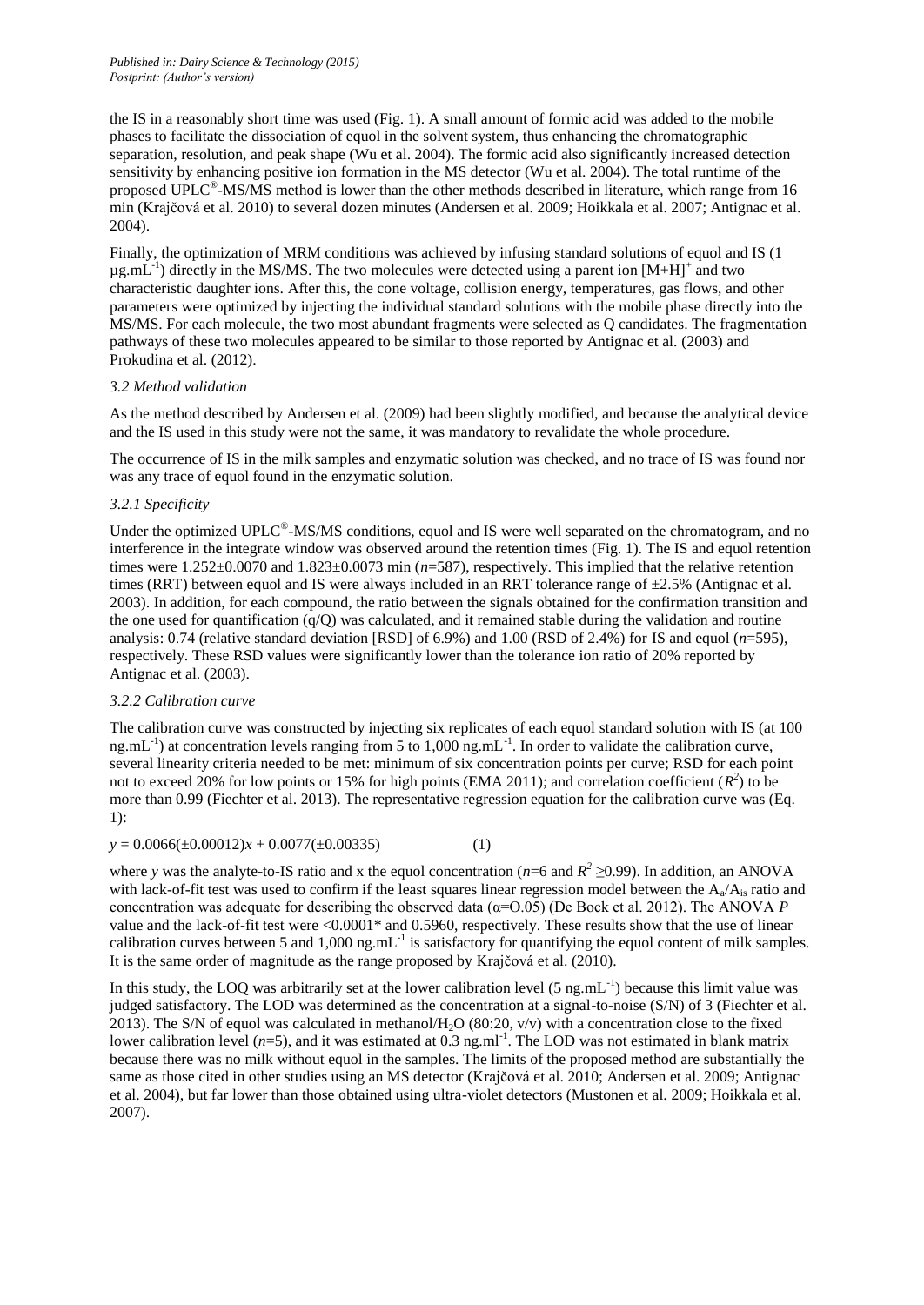

**Fig. 1** Optimized elution gradient *(dotted line)* and TIC of equol and daidzein-d<sub>4</sub> (IS) set at 50 ng.mL<sup>-1</sup> and 100 ng.mL<sup>-1</sup>, respectively

#### *3.2.3 Instrumentation accuracy and precision*

Intra-day (six injections within 1 day) and inter-day (six injections on 3 days) precision (expressed as RSD%) at four standard concentration points included in the calibration range  $(25, 50, 200, \text{ and } 750 \text{ ng.mL}^{-1})$  were determined. Accuracy (expressed as bias%) was also evaluated each day for the same standard concentrations. Standard solutions were prepared daily by different analysts. Table 1 summarizes the precision and accuracy of the UPLC<sup>®</sup>-MS/MS method. The intra- and inter-day RSD values did not exceed 5.3 and 5.2, respectively, nor did they exceed the maximum allowed value of 15% (EMA 2011; Ellis 2008). For accuracy, the maximum bias between the measured and assigned values was observed for the standard concentration at  $200$  ng.mL<sup>-1</sup> during the second and third day of analysis. The two values (7.6% and 8.6%) were far lower than the allowed value of 15% (EMA 2011; Ellis 2008). These observations indicate that the UPLC® -MS/MS method used had an acceptable level of precision and accuracy.

#### *3.2.4 Carry-over*

Carry-over is one of the most commonly encountered problems in the quantification of metabolites in biological samples using LC-MS/MS (Prasain et al. 2010). In order to check this parameter, 10 µL methanol/H<sub>2</sub>O (80:20,  $v/v$ ) solution was injected after the injection of three high-standard concentration solutions containing the two molecules (2,000 and 200 ng.mL<sup>-1</sup> of equol and IS, respectively). No traces of equol or IS were found in the methanol/water solution.

#### *3.2.5 Robustness of hydrolysis process*

An evaluation of the robustness of the hydrolysis procedure was performed in three raw milk samples from an experimental farm. A one-variable-at-a-time technique was used to identify the conditions that provided the best hydrolysis efficiency.

For the first experiment, four enzymatic concentrations between *≥*85,000 and *≥*10,600 units per mL of βglucuronidase were tested in 4 mL of raw milk samples for 1 h. All the analyses were carried out four times. A Tukey's HSD test showed that there was a significant relationship between the enzymatic concentration and the amount of equol obtained (Fig. 2). A decrease in enzymatic concentration led to a decline in the equol content found at the end of the process. This indicated that, for low β-glucuronidase activities, enzymatic hydrolysis was incomplete in the milk samples. This statistical test also demonstrated that there was no significant difference between the undiluted and twice-diluted enzyme solutions, *≥*85,000 and *≥*42,500 units per mL. In the second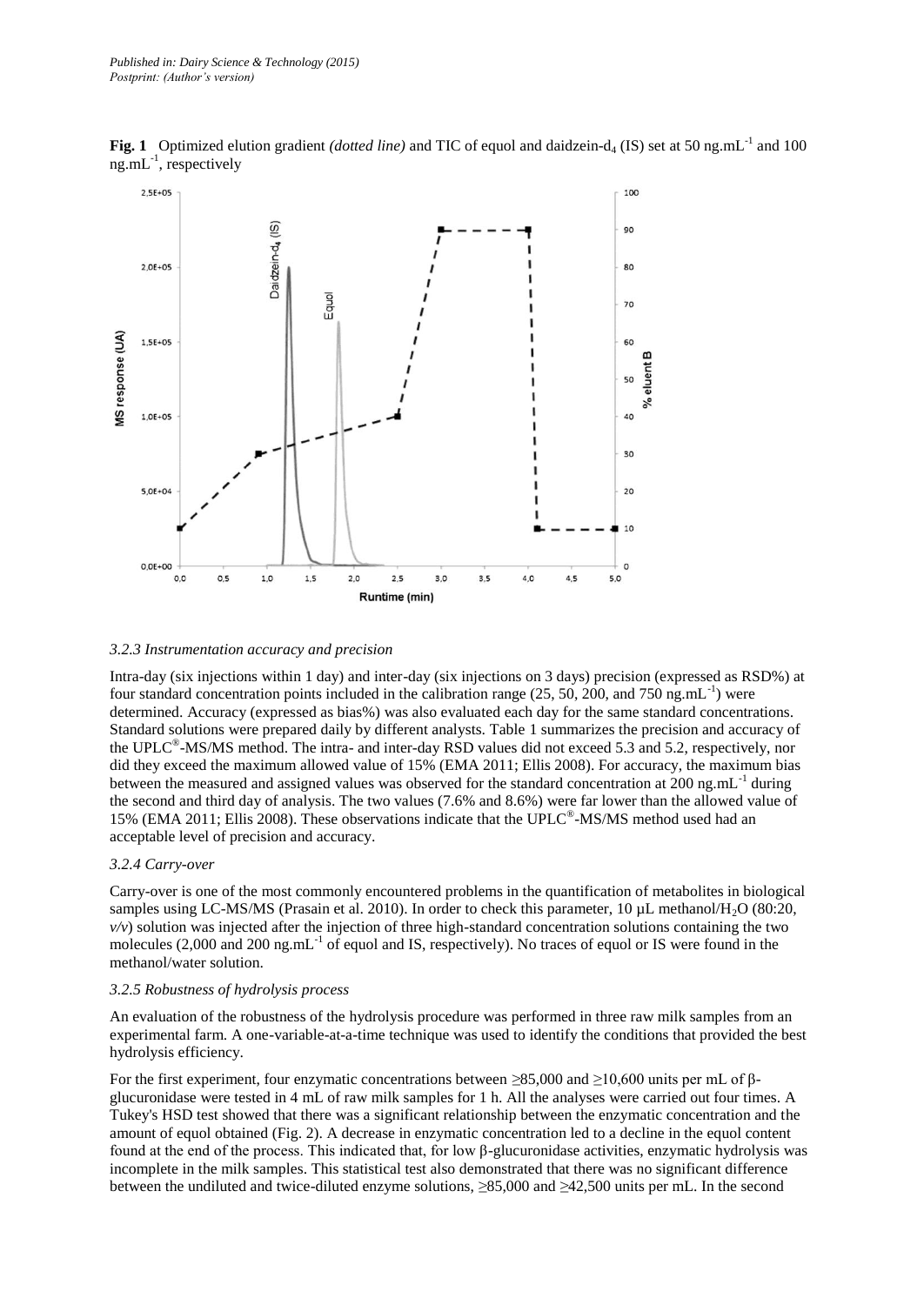experiment, four hydrolysis times were tested in triplicate (between 1 and 20 h), with 4 mL of raw milk samples and an enzymatic concentration set at ≥42,500 units per mL<sup>-1</sup>. In this experiment, no significant effect was observed among the four hydrolysis times (Fig. 2). These observations are interesting because they show that it was possible to start the enzymatic hydrolysis on the eve or day of analysis, depending on the time available. In the third experiment, five sample volumes were tested in triplicate, from 1 to 5 mL, with an enzymatic concentration of  $\geq 42,500$  units per mL<sup>-1</sup> and for a period of 2 h. In this last experiment, it was shown that sample volume variations had a significant impact on the amount of equol obtained (Fig. 2). The concentrations found for the three sample volumes between 1 and 3 mL were not significantly different, but they were slightly higher than those found when 4 and 5 mL were used. The small difference (only 5  $ng.mL^{-1}$ ) between these two volume ranges was enough to indicate a significant impact of volume samples. There was a more opaque and consistent hexane phase (first liquid/liquid extraction) for high-volume samples, making sample preparation a little more complicated than for low sample volumes. Therefore, with high sample volumes, this first extraction could result in the involuntary loss of equol in the upper fatty phase.

| Instrumentation precision and accuracy   |                                                              |                                                           |                                                                                                                  |                                       |                                                   |  |
|------------------------------------------|--------------------------------------------------------------|-----------------------------------------------------------|------------------------------------------------------------------------------------------------------------------|---------------------------------------|---------------------------------------------------|--|
| Injected concentration<br>$(ng.mL^{-1})$ | Day                                                          | Concentration<br>found $(ng.mL^{-1})^a$                   | Intra-day <sup>a</sup> (RSD, %)                                                                                  | Inter-day <sup>b</sup> (RSD,<br>$%$ ) | Accuracy <sup>a,c</sup> (Bias, %)                 |  |
| 25                                       | $\mathbf{1}$<br>$\overline{c}$<br>3                          | $23.5 \pm 1.24$<br>$24.8 \pm 1.09$<br>$23.5 \pm 1.00$     | 5.3<br>4.4<br>4.3                                                                                                | 5.2                                   | $6.3 \pm 4.76$<br>$2.8 + 3.17$<br>$6.1 \pm 3.53$  |  |
|                                          |                                                              |                                                           |                                                                                                                  |                                       |                                                   |  |
| 50                                       | 1<br>$\sqrt{2}$<br>3                                         | $48.5 \pm 2.08$<br>$47.9 \pm 1.92$<br>$49.0 \pm 1.53$     | 4.3<br>4.0<br>3.1                                                                                                | 3.8                                   | $3.9 \pm 3.165$ .<br>$3 + 1.71$<br>$3.1 \pm 1.64$ |  |
| 200                                      | 1<br>$\frac{2}{3}$                                           | $200.4 \pm 7.26$<br>$215.2 \pm 7.30$<br>$215.1 \pm 11.33$ | 3.6<br>3.4<br>5.3                                                                                                | 5.2                                   | $2.8 \pm 1.95$ 7.<br>6±3.65<br>$8.6 \pm 3.45$     |  |
| 750                                      | 1<br>$\sqrt{2}$<br>$\overline{3}$                            | 744.1±27.26<br>$752.0 \pm 16.71$<br>743.3±25.34           | 3.7<br>2.2<br>3.4                                                                                                | 3.0                                   | $2.8 + 2.10$<br>$1.8 + 1.11$<br>$2.4 \pm 2.36$    |  |
| Process efficiency                       |                                                              |                                                           |                                                                                                                  |                                       |                                                   |  |
|                                          | Recovery                                                     |                                                           |                                                                                                                  |                                       | $ME\%$ <sup>e</sup>                               |  |
|                                          | $80$ ng.mL $^{-1}$                                           | $200$ ng.mL $^{-1}$                                       | $400$ ng.mL $^{-1}$                                                                                              | $800$ ng.mL $^{-1}$                   |                                                   |  |
| Raw milk                                 | 64.9±7.58 $(11.7\%)$ <sup>1</sup>                            | $63.4 \pm 1.10(1.7\%)$                                    | $66.6 \pm 1.59$ (2.4%)                                                                                           | $60.6 \pm 1.09$ (1.8%)                | $-11.6$                                           |  |
| Whole milk                               | $64.9 \pm 5.26$ (8.1%)                                       | $64.8 \pm 4.64$ (7.2%)                                    | $60.8 \pm 5.50(9.1\%)$                                                                                           | $67.8 \pm 1.92$ (2.8%)                | $-7.8$                                            |  |
| Semi-skimmed milk                        | $82.3 \pm 5.21(6.3\%)$                                       | 78.7±4.26 (5.4%)                                          | $67.3 \pm 2.60$ (3.9%)                                                                                           | $64.4 \pm 6.36(9.9\%)$                | 0.5                                               |  |
| Skimmed milk                             | $80.0 \pm 2.99$ (3.7%)                                       | $75.7 \pm 4.30(5.7\%)$                                    | $73.9 \pm 2.55$ (3.4%)                                                                                           | $74.0 \pm 1.81$ (2.4%)                | 10.9                                              |  |
| Sample extract stability milk            |                                                              |                                                           |                                                                                                                  |                                       |                                                   |  |
|                                          | First analysis $(ng.mL^{-1})^g$                              |                                                           | After a storage at -21°C $(ng.mL^{-1})^h$<br>After a storage at $5^{\circ}C$ (ng.mL <sup>-1</sup> ) <sup>h</sup> |                                       |                                                   |  |
| Raw milk                                 | $52.6 \pm 4.20^1$                                            |                                                           | $53.3 \pm 0.42$ <sup>i</sup>                                                                                     | $54.7 \pm 8.64^{\text{i}}$            |                                                   |  |
| Whole milk                               | $33.7 \pm 2.70^1$                                            |                                                           | $36.5 \pm 1.19$ <sup>1</sup>                                                                                     |                                       | $35.6 \pm 2.77$ <sup>1</sup>                      |  |
| Semi-skimmed milk                        | $44.6 \pm 1.68$ <sup>i</sup>                                 |                                                           | $45.6 \pm 0.92$ <sup>i</sup>                                                                                     | $47.0 \pm 0.80^1$                     |                                                   |  |
| Skimmed milk<br>$n=6$                    | $49.0 \pm 0.47$ <sup>i</sup><br>$47.6 \pm 1.52$ <sup>i</sup> |                                                           |                                                                                                                  | $50.1 \pm 0.30^1$                     |                                                   |  |

*Table 1: Estimation of precision and accuracy of the UPLC®-MS/MS method, process efficiency, and assessment of sample extract stability after a 7-day storage at 5±1 °C and -21± 1°C*

 $h_{n=18}$ 

 $c$  Bias%=Abs((Conc.<sub>calc</sub>.-Conc.<sub>Nom</sub>)/Conc.<sub>Nom</sub>)\*100

 ${}^{d}$ Recovery(%)=(Conc.<sub>Calc</sub>./Conc.th.)\*100

 $e^{e}$ MatrixEffect(%)=((Slope<sub>Matrix</sub>-Slope<sub>MeOH</sub>)/Slope<sub>MeoH</sub>)\*100

 $f$ RSD% in brackets  $(n=4)$ 

 $n=4$ 

 $h_{n=2}$ 

i For each type of milk in the verification of sample extract stability, values indicated are not significantly different (*P*value>0.05)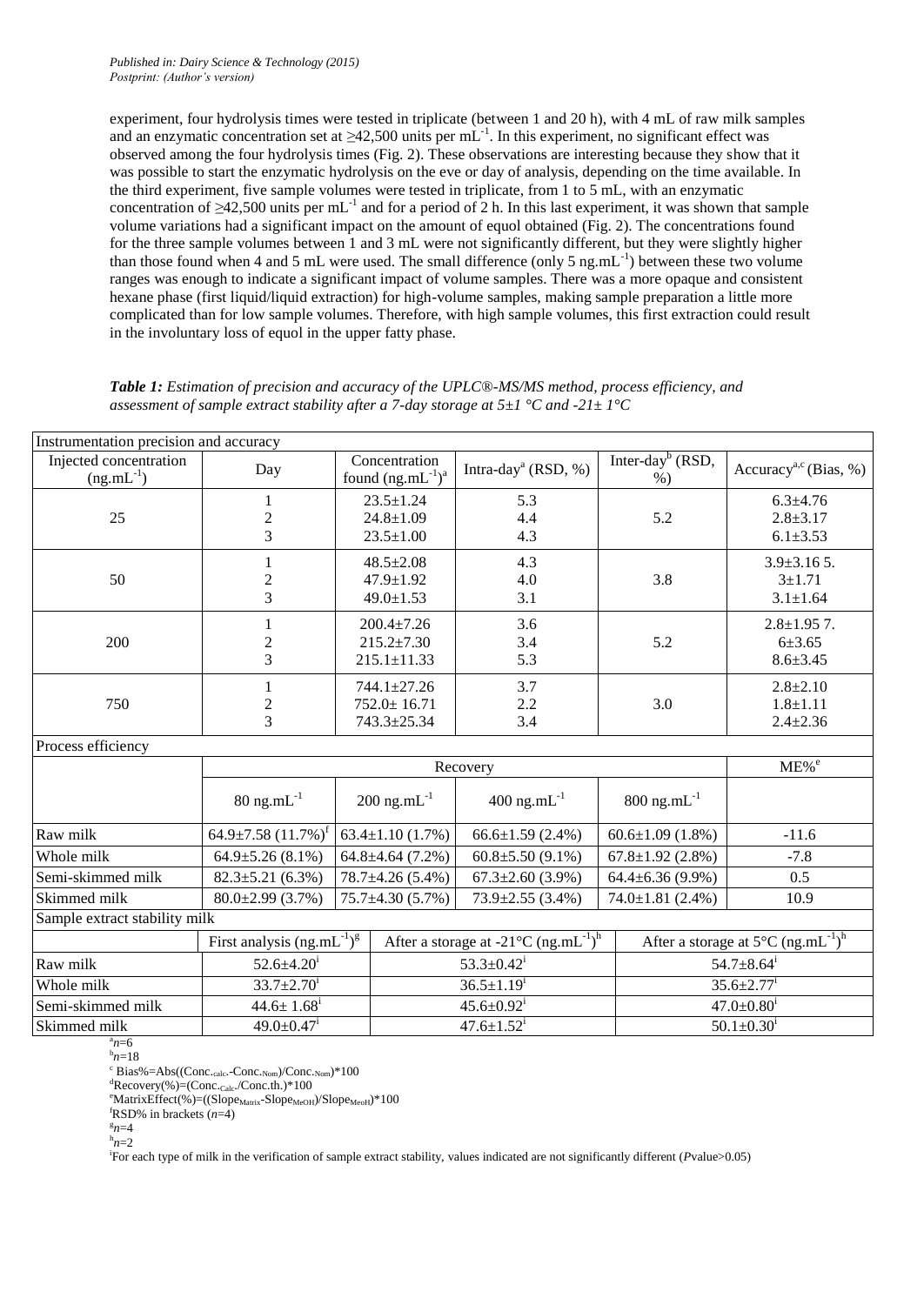

**Fig. 2** Robustness evaluation of the enzymatic hydrolysis process (*n≥*3). *Bars* with the same letters *(a, b,* and *c*) are not significantly different (*P* value>0.05)

After these three experiments, the hydrolysis conditions were fixed at 2 h of hydrolysis, with a sample volume of 2 mL and a concentration of *≥*42,500 units per mL-1 β-glucuronidase type H2 from the *H. pomatia* solution. The reliability of the hydrolysis procedure was therefore enhanced for several reasons: with a 2 mL sample volume, fewer problems occur during skimming and hexane extraction; there is a significant financial saving with the double dilution of the enzymatic solution; and, with 2 h of hydrolysis time, the conjugated forms of equol appear to be thoroughly hydrolyzed after 2 h. The length of time taken by the hydrolysis process (with  $\beta$ -glucuronidase from *H. pomatia*) used in this study was far shorter than that reported by Krajčová et al. (2010), but it is substantially the same as the times reported by Andersen et al. (2009), Hoikkala et al. (2007), and Antignac et al. (2004) in their studies of the equol content of milk.

#### *3.2.6 Process efficiency*

Process efficiency was evaluated by determining the extraction recovery and matrix effect for each type of milk (Kruve et al. 2008). The main difficulty was the absence of a true blank milk sample without equol. For these two validation parameters, a blank milk sample had to be prepared each time in order to estimate the equol content already in the sample.

Extraction recovery focusing on the efficiency of separating analyte from the samples was studied in the four types of milk at four concentration levels. The concentration found in milk samples spiked at the start of the sample preparation process was compared with the expected concentration. Each milk sample was spiked with 100 µL of standard solution at 400, 1,000, 2,000, and 4,000 ng.mL-1 in order to obtain a final equol concentration of 80, 200, 400, and 800 ng.mL $^{-1}$ . The analysis was carried out four times. As shown in Table 1, in all cases, the recovery rates ranged between 60 and 82%. This range straddled the lower limit value, fixed at 70% for this range of concentration (Ellis 2008; EMA 2011). The mean recovery rate was 69.4± 8.07%. These results accord with those reported by Andersen et al. (2009), but are lower than those reported in other studies (Mustonen et al. 2009; Hoikkala et al. 2007). In these latter studies, however, the recovery rate was not calculated with spiked samples of the target compound but with the IS used. When all the recovery rates were statistically analyzed, no difference was found between each concentration spiked, even when the two lowest concentrations appeared to produce better recovery rates for skimmed and semi-skimmed milk. There was a significant difference, however, between each type of milk (*P*value<0.001\*). The Tukey's HSD test showed that recovery was similar (about 64%) for raw and whole milk, but higher for the two other types of milk (about 74%). This increase appeared to be correlated with the milk fat content, indicating that fat removal with *n*-hexane extraction would reduce equol recovery rates. It is important to note that the RSD value for extraction recovery repeatability was 11.6% for all types of milk and concentration levels analyzed. This value was acceptable and derived mainly from the variability among the types of milk. During routine analysis, therefore, the correction factor calculation was carried out for each type of milk on each day of analysis  $(n=3, \text{ final concentration spiked}, 200 \text{ ng.mL}^{-1})$ .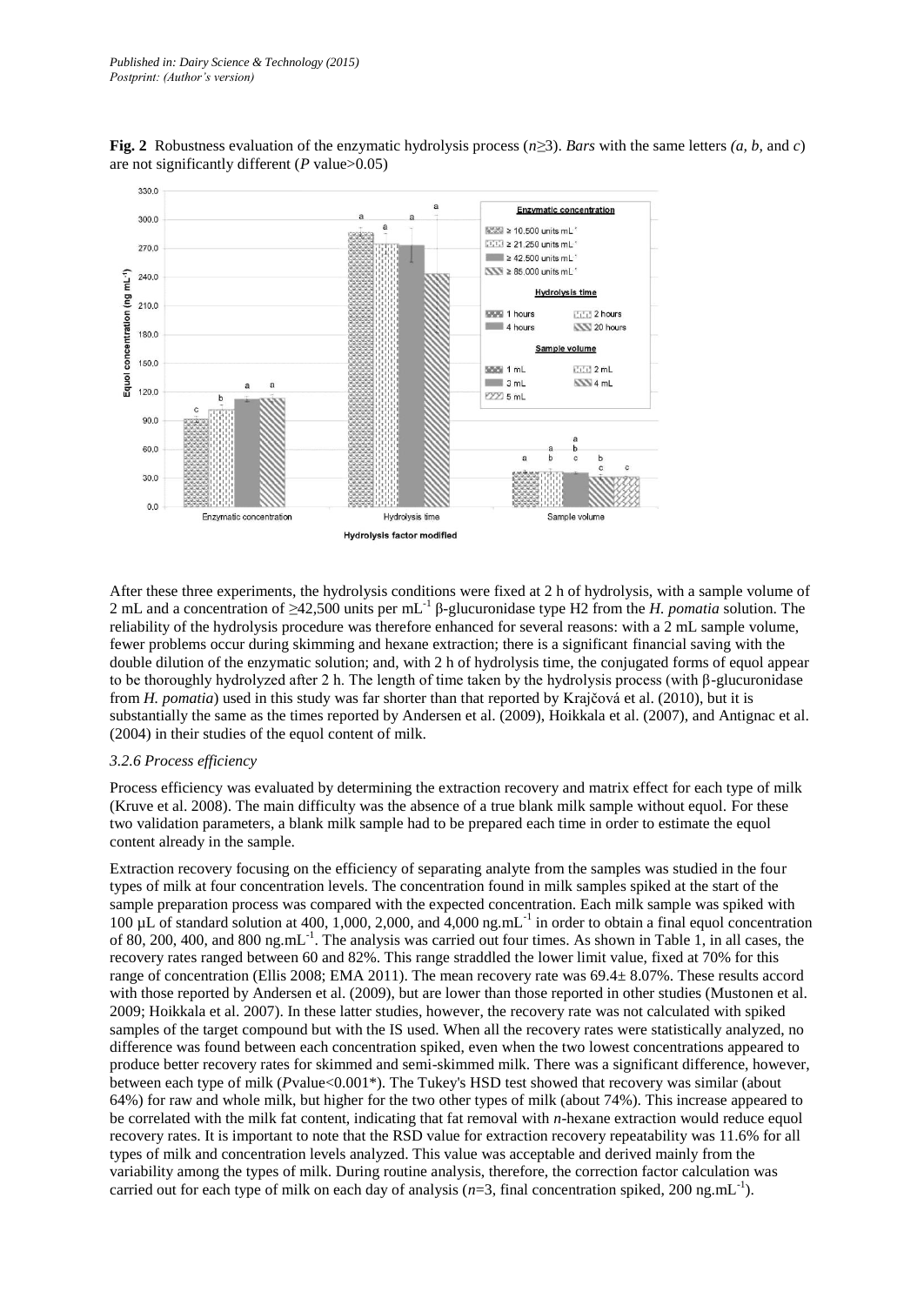The matrix effect was used to describe equol and IS ionization efficiencies. Ion-enhancement or ion-suppression was observed occasionally when target analytes and matrix components co-eluted. It was also studied for each type of milk by comparing the slopes of the calibration curves obtained after adding appropriate calibration standard solutions in dry residues with the slopes arising from the same standard solutions in methanol/H2O (80:20, *v/v*). For this comparison, eight samples of the same milk were extracted, of which seven residue extracts were reconstituted with the appropriate seven standard calibration solutions, and one was reconstituted with meth-anol/H2O (80:20, *v/v*) (blank), with its response being subtracted from the other seven samples. The percentage difference between the slope of the calibration curve obtained by adding standard solutions in dry residues and the one arising from methanol/H<sub>2</sub>O (80:20,  $v/v$ ), taking the latter as the reference, was less than 12% (in absolute terms) for all types of milk (Table 1). A slightly negative effect (signal suppression) was observed for the raw milk from farms and for the whole milk. For the other two types, however, the opposite effect was observed. For the semi-skimmed milk, the signal enhancement was very weak. These values were within a tolerance range (-20 and 20%) for which there was no matrix effect (Ferrer et al. 2011). In addition, a *t*-test  $(\alpha=0.05)$  was used to compare each couple of slopes (external calibration in methanol/H<sub>2</sub>O (80:20, v/v) vs. standard addition in dry residues) and to establish if the slope differences were statistically significant (Salomone et al. 2011). For each couple of calibration curves, the statistical treatments were not significant, indicating that there was no significant matrix effect for any of the four types of milk. The preparation of matrix-matched standards could therefore be omitted, and quantification was carried out through external calibration curves in methanol/H<sub>2</sub>O (80:20, v/v).

#### *3.2.7 Method repeatability*

Intrinsic variability in a complete sample work-up (hydrolysis, extraction, and UPLC<sup>®</sup>-MS/MS analysis) was assessed throughout the validation process and sample analysis. During the estimation of recovery rates, robustness of hydrolysis protocol and sample analysis, at least three repetitions were conducted. Thus, the RSDs were derived for each situation and were always lower than the maximal tolerance limit fixed at 15% (Ellis 2008). The repeatability of all analytical methods was therefore judged to be completely satisfactory.

#### *3.2.8 Sample stability*

The stability of sample extracts was also investigated. Initially, four samples of each type of milk were prepared and analyzed. Then, for each type of milk, two samples were stored in a freezer (-21  $\pm$ 1 °C) and the other two in a fridge (5 $\pm$ 1 °C) for 7 days. After this period, sample extracts were analyzed a second time. As shown in Table 1, no significant difference was found with the Tukey's HSD test between the equol content found in the first analysis and after a 7-days storage in the fridge or freezer. There was therefore no equol degradation in the methanol sample extracts stored at -21 °C and 5 °C for at least 7 days.

#### *3.3 Equol content of commercial milk in Belgium*

The validated method was then successfully used to determine the equol content in Belgian milk. In order to assign a correction factor to the results, a recovery rate was calculated daily. A higher number of semi-skimmed milk samples was taken into account because this type of milk is the one most heavily consumed by the Belgian population. As shown in Fig. 3, equol was present in all the milk samples. Within each type of milk, the equol content varied widely between samples. When comparing mean values, no significant difference was observed among the four types of milk (ANOVA *Pvalue, 0.7256)* randomly selected from the available milk types on the Belgian market in February 2013. The average values were estimated at 35.7± 12.05, 37.2±6.96, 38.1± 5.50, and  $23.1 \pm 12.01$  ng.mL<sup>-1</sup> for raw, whole, semi-skimmed, and skimmed milk, respectively. These results accorded with those reported by other studies, which showed that there was no difference between skimmed and full cream milk samples (Antignac et al. 2004) and that there were lower concentrations in cream than in milk (Křižová et al. 2011). This means that equol is not a particularly lipophilic compound and therefore has little affinity with the lipid milk fraction. This interpretation goes against a recent study, however, where the authors reported that equol is distributed to a larger extent in the lipid fraction than in the aqueous fraction and therefore that the skimming process reduces the amount of equol in cow's milk (Tsen et al. 2014). More research is needed to clarify this situation, but this initial screening indicated that equol did not seem to be affected by the lipid fraction in milk.

There was a highly significant difference, however, between organic milk and the milk from the agricultural sector classed as 'conventional' (ANOVA *Pvalue<0.0001*). Equol concentration in organic milk varied from 70 to 130 ng.mL, whereas in conventional milk it varied from 10 to 50 ng.mL $^{-1}$ . This difference between organic and conventional milk has also been reported from other countries (Hoikkala et al. 2007; Antignac et al. 2004). The equol concentration found in conventional milk in Belgium ( $10-50 \mu g.L^{-1}$ ) was higher than the mean value reported in the United Kingdom (about 10  $\mu$ g.L<sup>-1</sup>) (Kunhle et al. 2008), equal to that reported in France (about 36  $\mu$ g.L<sup>-1</sup>) (Antignac et al. 2004) and slightly lower than that reported in Finland (about 61  $\mu$ g.L<sup>-1</sup>) (Hoikkala et al. 2007). The concentration found in organic Belgian milk (70-130  $\mu$ g.L<sup>-1</sup>), however, was lower than the mean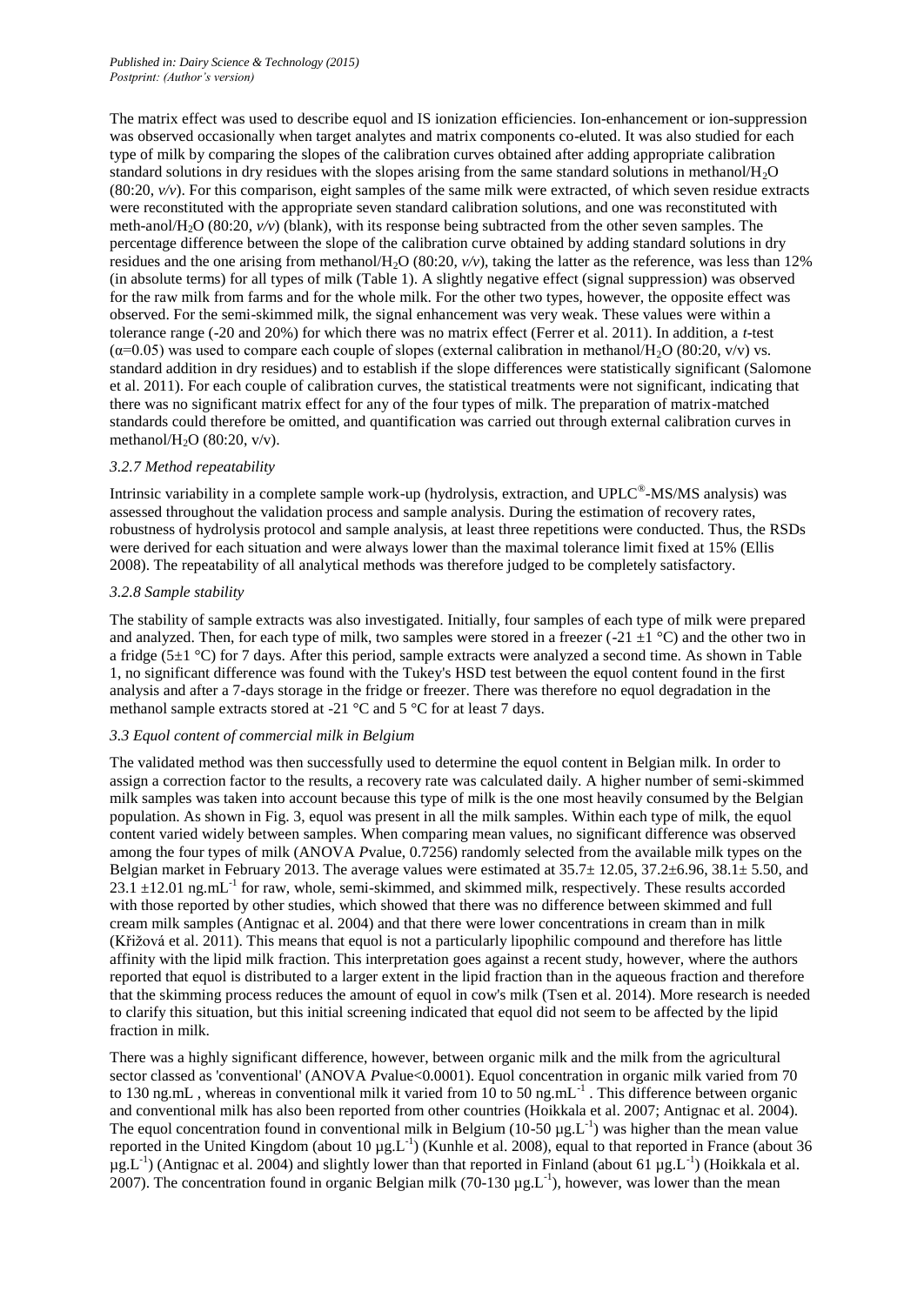#### *Published in: Dairy Science & Technology (2015) Postprint: (Author's version)*

values reported for France and Finland (about 191 and 411  $\mu g$ .L<sup>-1</sup>, respectively) (Hoikkala et al. 2007; Antignac et al. 2004). This variability in equol content between countries could be linked partly to the use of different analytical methods. It could also be due to many other factors, such as sampling period, animal geographical origin, dairy cow species, or the type of feedstuff used (red clover content in the diet, for example). In this study, sampling was done during the second half of the winter period. The milk was therefore assumed to have been produced in late autumn or at the beginning of winter. The study was therefore limited to milk available for Belgian consumers at this period, and no more information on sample history or cow feeding regimes was available. One factor that might explain the striking difference between the equol content of organic and conventional milk samples could be the type of feed used in these two cattle management systems. Organic agricultural practices are supposed to use the high part of grass products to feed animals, often rich in Leguminosae species that are a great source of equol precursors, especially red clover (Höjer et al. 2012; Křižová et al. 2011). It was also found that milk from different farms had significantly different equol concentrations (ANOVA *P*value, 0.0075), whereas the concentrations in milk from the same farm remained stable over the 2 week period. This accords with the finding reported in an Australian study where, for a fixed period, equol concentration varied solely according to milk geographical origin (King et al. 1998). There also appeared to be no difference in equol concentration between UHT and sterilized milk. This observation is in line with other studies where no degradation in isoflavones with an increase in temperature during milk processing was observed (Křižová et al. 2011 ; King et al. 1998). In our study, however, not enough analysis was done on sterilized milk to confirm this observation statistically. The only sample of pasteurized milk analyzed seems to have had more equol content than UHT milk, but, as previously noted, not enough analysis was done during this first screening. Finally, analyses of milk for growing children and concentrated milk for coffee were also done. Equol was found in both these types of milk samples (13.2±0.16 and 11.8±0.19, respectively) but at lower concentrations than in other samples.

Fig. 3 Equol content found in Belgian commercial cow's milk and raw milk analyzed by UPLC<sup>®</sup>-MS/MS. *"UHT"* is the abbreviation of ultra-heat treatment. Each sample was analyzed in triplicate (*n*=3), and the standard deviation is represented by the *error bars*



#### **4 Conclusions**

This paper describes the validation of a reliable, fast, and sensitive UPLC<sup>®</sup>-MS/MS method for quantifying equol concentration, over a range of 5-1,000 ng.mL<sup>-1</sup>, in raw and processed milk sold in supermarkets. A major advantage of this analytical method is the short sample analysis runtime required, which is important for high sample throughput. The extraction procedure is easy to perform and suitable for routine work. The application of this validated method gave an initial indication of the equol content in commercial cow's milk in Belgium. Equol was found in all the samples analyzed, with a concentration ranging from 10 to 50 ng.mL<sup>-1</sup> for conventional milk and from 70 to 130 ng.m $L^{-1}$  for organic milk. The results obtained show the suitability of this method for analyzing estrogenic metabolite-equol in cow's milk and its potential for use in further investigations.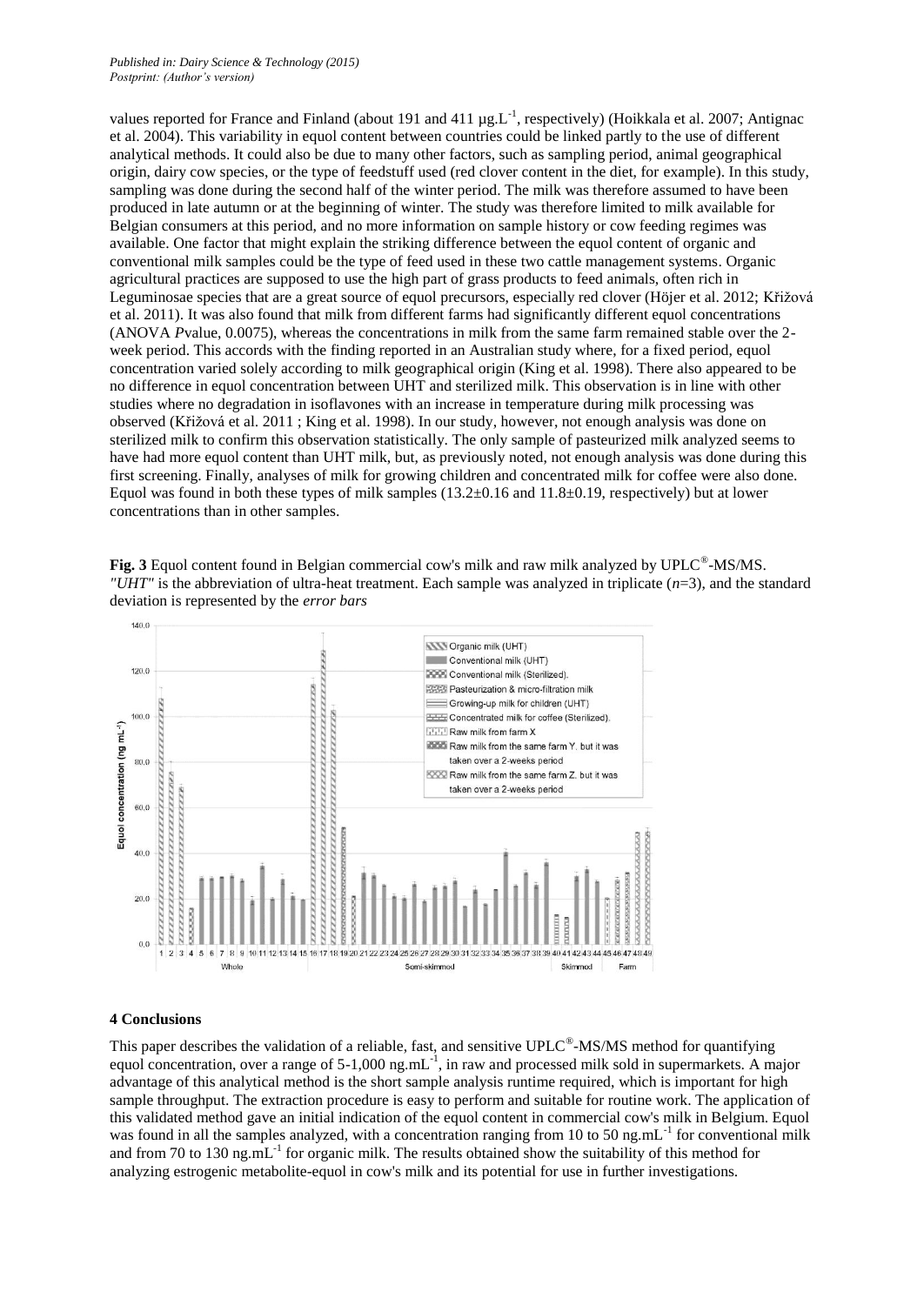**Acknowledgments** The authors wish to thank the Public Service of Wallonia (PhytoHealth Project, Moerman funds) for providing financial assistance during the course of this research.

**Conflict of interest/Compliance with ethics requirement statements** Frédéric Daems, Christophe Jasselette, Jean-Michel Romnee, Viviane Planchon, Georges Lognay, and Eric Froidmont declare that they have no conflict of interest. This article does not contain any studies with human or animal subjects performed by any of the authors.

#### **References**

Adler SA, Purup S, Hansen-Møller J, Thuen E, Gustavson AM, Steinshamn H (2014) Phyto-oestrogens and their metabolites in milk produced on two pastures with different botanical compositions. Livest Sci 163: 62-68

Andersen C, Nielsen TS, Purup S, Kristensen T, Eriksen J, Søegaard K, Sorensen J, Fretté XC (2009) Phytooestrogens in herbage and milk from cows grazing white clover, red clover, lucerne or chicory-rich pastures. Animal 3(8): 1189-1195

Antignac JP, Cariou R, Le Bizec B, Cravedi JP, André F (2003) Identification of phytoestrogens in bovine milk using liquid chromatography/electrospray tandem mass spectrometry. Rapid Commun Mass Spectrom 17:1256- 1264

Antignac JP, Cariou R, Le Bizec B, André F (2004) New data regarding phytoestrogens content in bovine milk. Food Chem 87:275-281

Churchwell MI, Twaddle NC, Meeker LR, Doerge DR (2005) Improving LC-MS sensitivity through increases in chromatographic performance: comparisons of UPLC-ES/MS/MS to HPLC-ES/MS/MS. J Chromatogr B 825:134-143

De Bock L, Boussery K, Colin P, De Smet J, T'Jollyn H, Van Bocxlaer J (2012) Development and validation of a fast and sensitive UPLC-MS/MS method for the quantification of six probe metabolites for the in vitro determination of cytochrome P450 activity. Talanta 89:209-216

Ellis RL (2008) Development of veterinary drug residue controls by the Codex Alimentarius Commision: a review. Food Addit Contam 25(12):1432-1438

EMA (2011) VICH GL49: studies to evaluate the metabolism and residue kinetics of veterinary drugs in foodproducing animals: validation of analytical methods used in residue depletion studies, UK. [http://www.](http://www/) [ema.europa.eu/docs/en\\_GB/document\\_library/Scientific\\_guideline/2011/04/WC5001](../../chalonod/Desktop/ema.europa.eu/docs/en_GB/document_library/Scientific_guideline/2011/04/WC500)05053.pdf Accessed Feb 2013

Ferrer C, Lozano A, Agüera A, Jiménez Girón A, Fernández-Alba AR (2011) Overcoming matrix effects using the dilution approach in multiresidue methods for fruits and vegetables. J Chromatogr A 1218: 7634-7639

Fiechter G, Opacak I, Raba B, Mayer HK (2013) A new ultra-high pressure liquid chromatography method for the determination of total isoflavone aglycones after enzymatic hydrolysis: application to analyze isoflavone levels in soybean cultivars. Food Res Int 50:586-592

Grynkiewicz G, Ksycinska H, Ramza J, Zagrodzka J (2005) Chromatographic quantification of isoflavones (why and how). Acta Chromatogr 15:31-65

Gumustas M, Kurbanoglu S, Uslu B, Ozkan SA (2013) UPLC versus HPLC on drug analysis: advantageous, applications and their validation parameters. Chromatographia 76:1365-1427

Hoikkala A, Mustonen E, Saastamoinen I, Jokela T, Taponen J, Saloniemi H, Wähälä K (2007) High levels of equol in organic skimmed Finnish cow milk. Mol Nutr Food Res 51:782-786

Höjer A, Adler S, Purup S, Hansen-Møller J, Martinsson K, Steinshamn H, Gustavsson AM (2012) Effects of feeding dairy cows different legume-grass silages on milk phytoestrogen concentration. J Dairy Sci 95(5): 4526- 4540

Jackson RL, Greiwe JS, Schwen RJ (2011) Emerging evidence of the health benefits of S-equol, an estrogen receptor β agonist. Nutr Rev 69(8):432-448

Jiang H, Cao H, Zhang Y, Fast DM (2012) Systematic evaluation of supported liquid extraction in reducing matrix effect and improving extraction efficiency in LC-MS/MS based bioanalysis for 10 model pharmaceutical compounds. J Chromatogr B 891-892:71-80